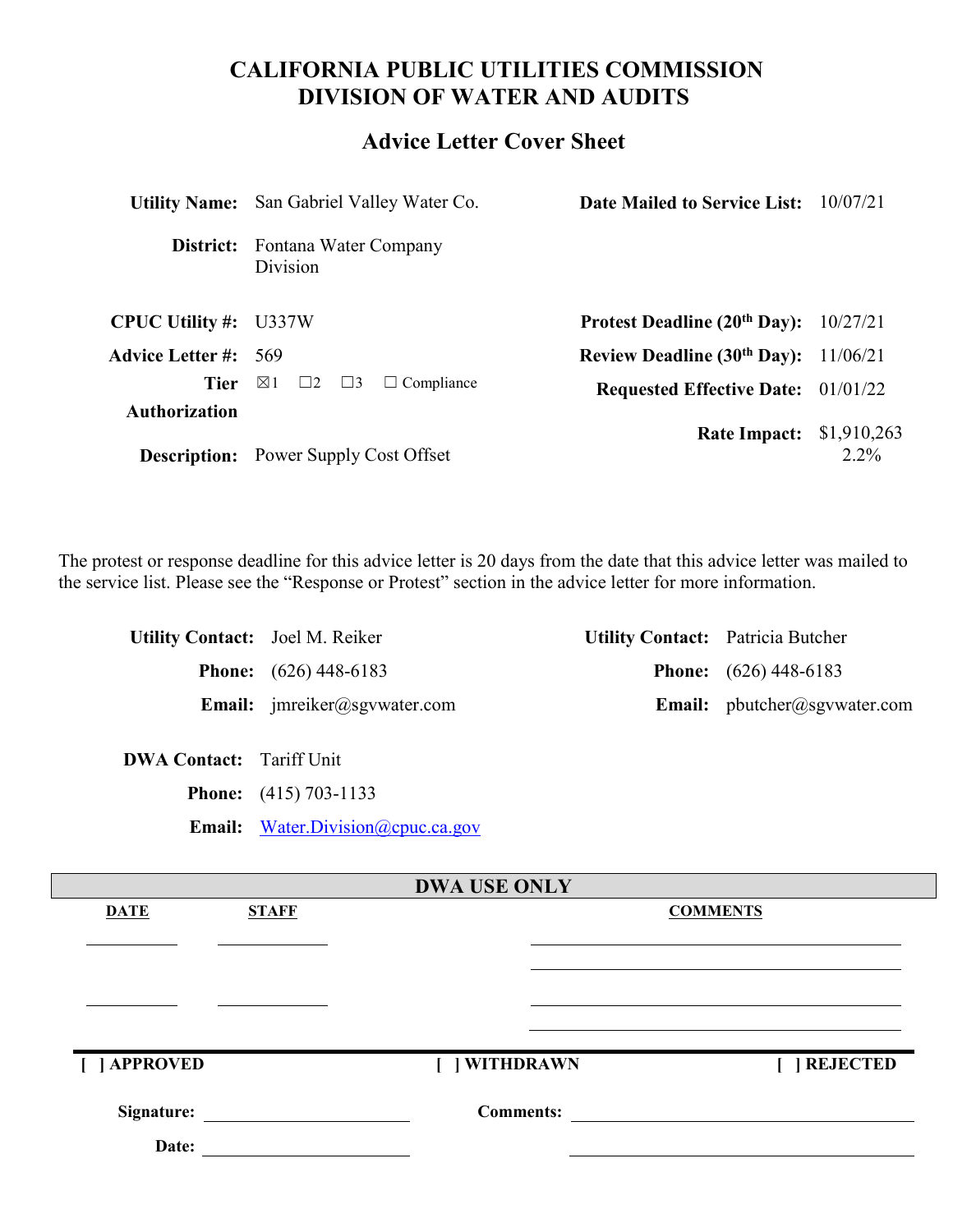# SAN GABRUEL VALLEY WATER COMPANY

October 7, 2021

#### **Advice Letter No. 569 U337W**

### **TO THE PUBLIC UTILITIES COMMISSION OF THE STATE OF CALIFORNIA**

San Gabriel Valley Water Company ("San Gabriel" or "Company") hereby requests ministerial review of the following changes in tariff sheets applicable to its Fontana Water Company division:

|             |                                              |          | Cancelling  |
|-------------|----------------------------------------------|----------|-------------|
| <b>CPUC</b> |                                              | Schedule | <b>CPUC</b> |
| Sheet No.   | Title                                        | No.      | Sheet No.   |
| 3156-W      | General Metered Service                      | $FO-1$   | $3133-W$    |
| 3157-W      | General Metered Service – Conservation Rates | $FO-1C$  | 3135-W      |
| 3158-W      | Recycled Water Metered Service               | $FO-6$   | 3137-W      |
| 3159-W      | Preliminary Statement, Paragraph H2          | N/A      | 3139-W      |
| $3160-W$    | Table of Contents                            | N/A      | 3155-W      |

In this **power supply cost offset**, San Gabriel proposes to increase rates, effective January 1, 2022, by \$0.1221 per hundred cubic feet ("Ccf") in the Fontana Water Company division to offset increases in purchased power costs, producing additional annual revenues of \$1,910,263, or 2.2% compared to the revenue requirement adopted in Advice Letter ("AL") 564. In accordance with Water Industry Rule 7.3.1(7) and Water Industry Rule 8.4 of General Order 96-B, **this is designated as a Tier 1 advice letter**, with a requested effective date of January 1, 2022.

#### Purpose and Background

The current power supply costs in the Fontana Water Company division were adopted in AL 552-A. Southern California Edison ("SCE") has implemented rate increases impacting the Fontana Water Company division's cost of purchased power for pumping, the most recent of which taking effect on October 1, 2021, as summarized below:

|                   | Adopted     |            |            | Cost       |                   |
|-------------------|-------------|------------|------------|------------|-------------------|
|                   | Kilowatt    | Adopted    | Present    | Increase / | <b>Total Cost</b> |
| <b>SCE Tariff</b> | Hours (kWh) | Cost/kWh   | Cost/kWh   | kWh        | Increase          |
| TOU-GS-1          | 37,126      | \$0.160791 | \$0.240315 | \$0.079524 | \$2,952           |
| TOU-GS-3          | 1,226,187   | \$0.206801 | \$0.267248 | \$0.060447 | \$74,119          |
| TOU-8             | 17,317,921  | \$0.162066 | \$0.218503 | \$0.056437 | \$977,381         |
| TOU-PA-2          | 4,645,290   | \$0.109506 | \$0.169549 | \$0.060043 | \$278,920         |
| TOU-PA-3          | 9,396,369   | \$0.115609 | \$0.175296 | \$0.059687 | \$560,841         |
| <b>TOTALS</b>     | 32,622,893  | \$0.142880 | \$0.200944 | \$0.058064 | \$1,894,214       |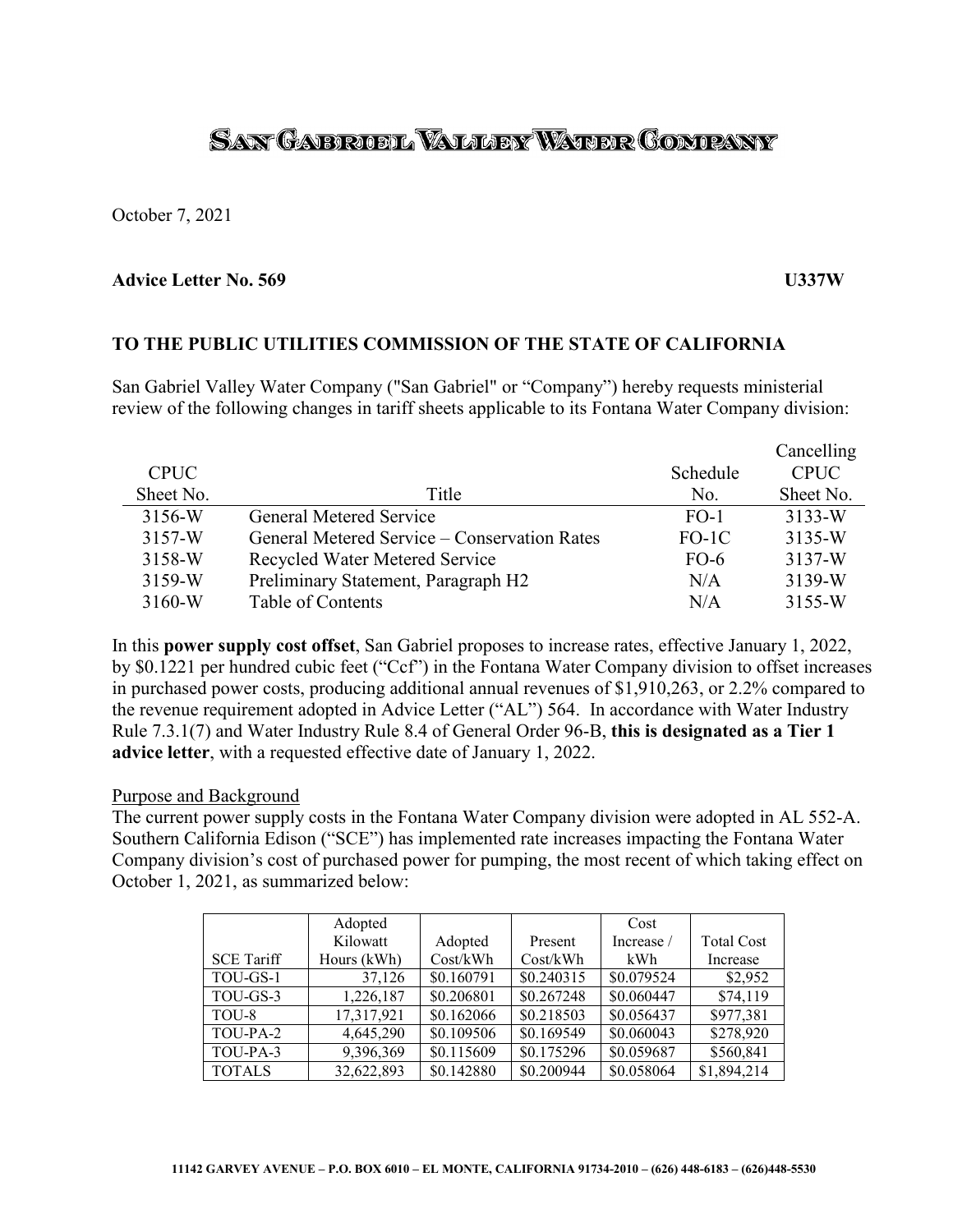# San Gabriel Valley Water Company Coroler 7, 2021 Advice Letter 569

# Discussion

This advice letter proposes to increase the adopted power supply costs from \$4,661,175 to \$6,555,389, and to increase the adopted revenue requirement by \$1,910,263, or 2.2%.

The proposed rates submitted with this advice letter will increase the monthly bill for the typical non-CARW residential customer in the Fontana Water Company division on conservation rate Schedule FO-1C with a <sup>5</sup>/<sub>8</sub> x <sup>3</sup>/<sub>4</sub>-inch meter and using 15 Ccf by \$1.83, or 2.3% from \$80.10 to \$81.93.

San Gabriel is currently awaiting various water cost assessment packages and resolutions from the Company's water wholesalers and governing agencies to determine whether a water cost offset will be necessary on January 1, 2022. Accordingly, in order to avoid implementing multiple rate changes within a short period of time, San Gabriel is requesting a January 1, 2022 effective date for this advice letter so that the increase proposed herein will coincide with any potential water cost offset the Company might file.

## Service and Notice

This advice letter is filed in accordance with Standard Practice U-27-W. No customer notice is required. San Gabriel will inform its customers of the overall rate change effective January 1, 2022 in dollar and percentage terms by a bill message on the first bill on which the changes appear.

Distribution of this advice letter is being made to the attached service list in accordance with Water Industry Rule 4.1 of General Order 96-B. No other parties have requested notification of tariff filings related to the Fontana Water Company division. In accordance with Water Industry Rule 3.3 of General Order 96-B, San Gabriel will also post this advice letter to its website [www.fontanawater.com.](http://www.fontanawater.com/)

# Protest and Responses

Anyone may respond to or protest this advice letter. A response supports the filing and may contain information that proves useful to the Commission in evaluating the advice letter. A protest objects to the advice letter in whole or in part and must set forth the specific grounds on which it is based. These grounds are:

- (1) San Gabriel did not properly serve or give notice of the advice letter;
- (2) The relief requested in the advice letter would violate statute or Commission order, or is not authorized by statute or Commission order on which San Gabriel relies;
- (3) The analysis, calculations, or data in the advice letter contain material error or omissions;
- (4) The relief requested in the advice letter is pending before the Commission in a formal proceeding;
- (5) The relief requested in the advice letter requires consideration in a formal hearing, or is otherwise inappropriate for the advice letter process; or
- (6) The relief requested in the advice letter is unjust, unreasonable, or discriminatory, provided that such a protest may not be made where it would require re-litigating a prior order of the Commission.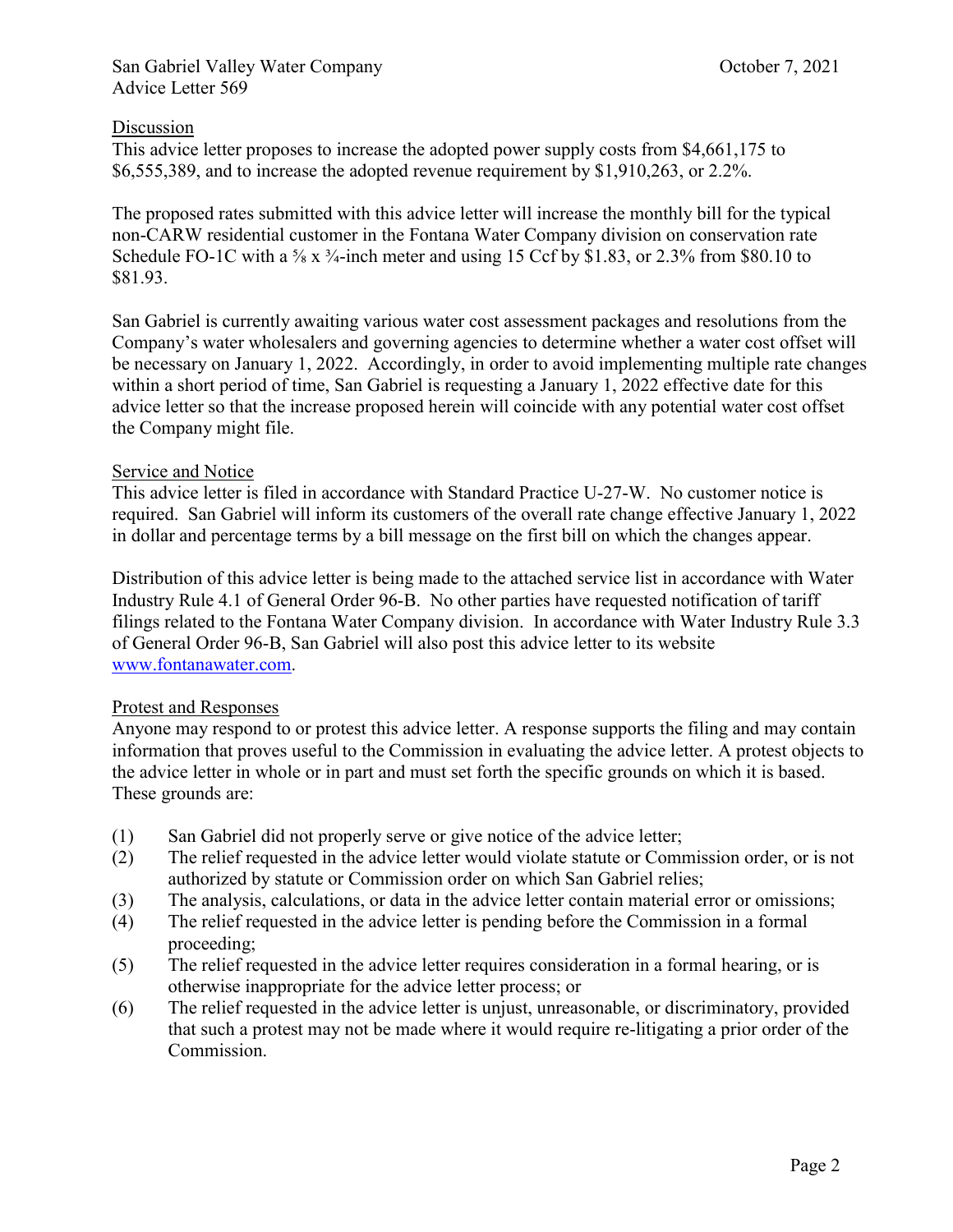A protest may not rely on a policy objection to an advice letter where the relief requested in the advice letter follows rules or directions established by statute or Commission order applicable to the utility. A protest shall provide citations or proofs where available to allow staff to properly consider the protest. A response or protest must be made in writing or by electronic mail and must be received by the Water Division within 20 days of the date this advice letter is filed. The address for mailing or delivering a response or protest is:

| Email Address:             | Mailing Address:                       |
|----------------------------|----------------------------------------|
| water.division@cpuc.ca.gov | California Public Utilities Commission |
|                            | Water Division, 3rd Floor              |
|                            | 505 Van Ness Avenue                    |
|                            | San Francisco, CA 94102                |

On the same date the response or protest is submitted to the Water Division, the respondent or protestant shall send a copy of the protest by mail to San Gabriel addressed as follows:

| Email Address:        | Mailing Address:                     |
|-----------------------|--------------------------------------|
| imreiker@sgvwater.com | San Gabriel Valley Water Company     |
|                       | Vice President of Regulatory Affairs |
|                       | 11142 Garvey Avenue                  |
|                       | El Monte, CA 91733                   |

Cities and counties that need Board of Supervisors or Board of Commissioners approval to protest should inform the Water Division, within the 20 day protest period, so that a late filed protest can be entertained. The informing document should include an estimate of the date the proposed protest might be voted on.

The advice letter process does not provide for any further responses, protests or comments, except for San Gabriel's reply, after the 20-day comment period. San Gabriel will reply to each protest and may reply to any response. Each reply must be received by the Water Division within five business days after the end of the protest period, and shall be served on the same day to the person who filed the protest or response in accordance with General Order 96-B, General Rule 7.4.3.

If you have not received a reply to your protest within ten business days, contact San Gabriel at (626) 448-6183.

San Gabriel Valley Water Company

/s/ Joel M. Reiker

Joel M. Reiker Vice President of Regulatory Affairs

cc: Bruce DeBerry, CPUC – Water Division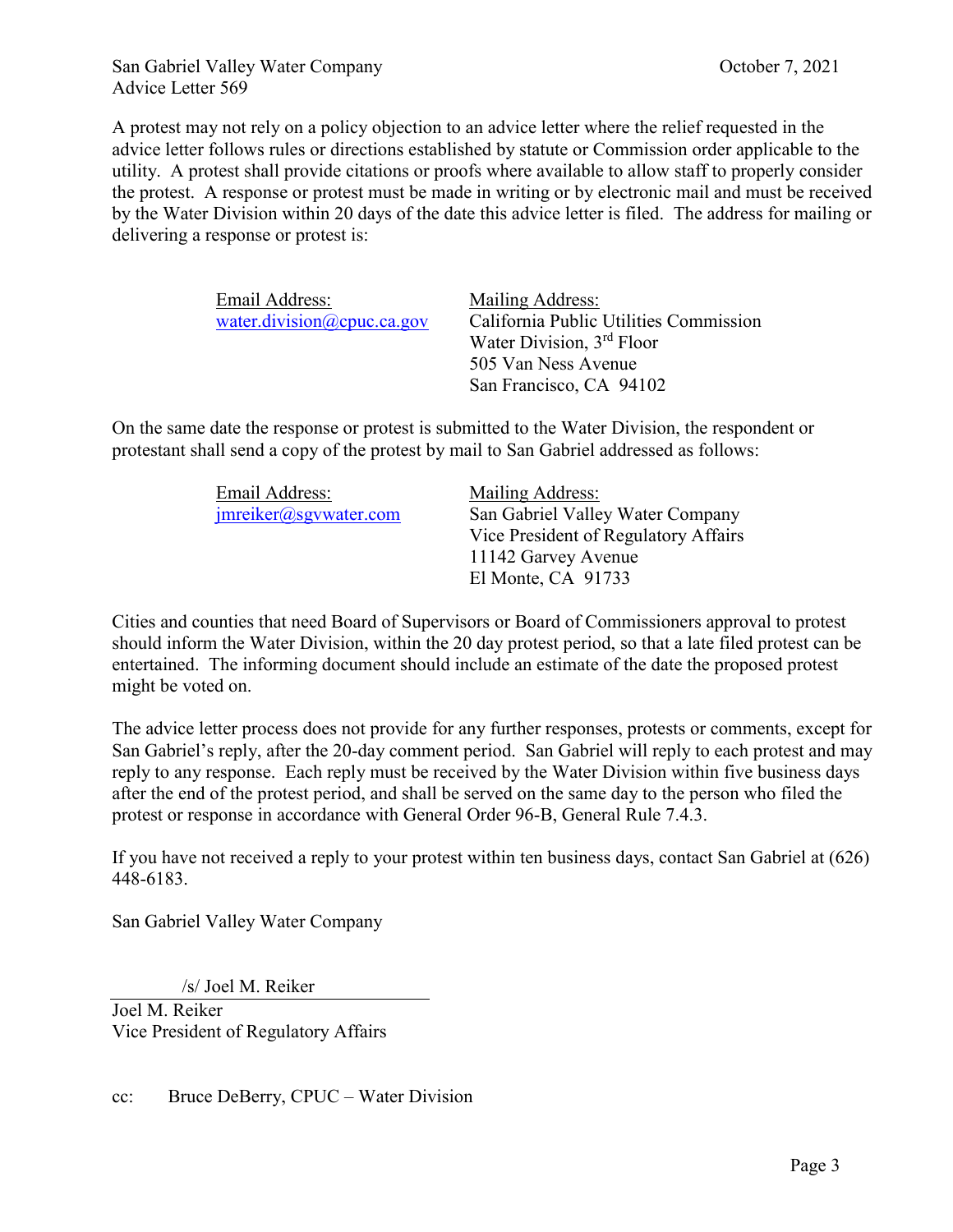San Gabriel Valley Water Company Contract Company Conservation Company Conservation Company Advice Letter 569

Victor Chan, CPUC – Water Branch, Cal Advocates Richard Rauschmeier, CPUC – Water Branch, Cal Advocates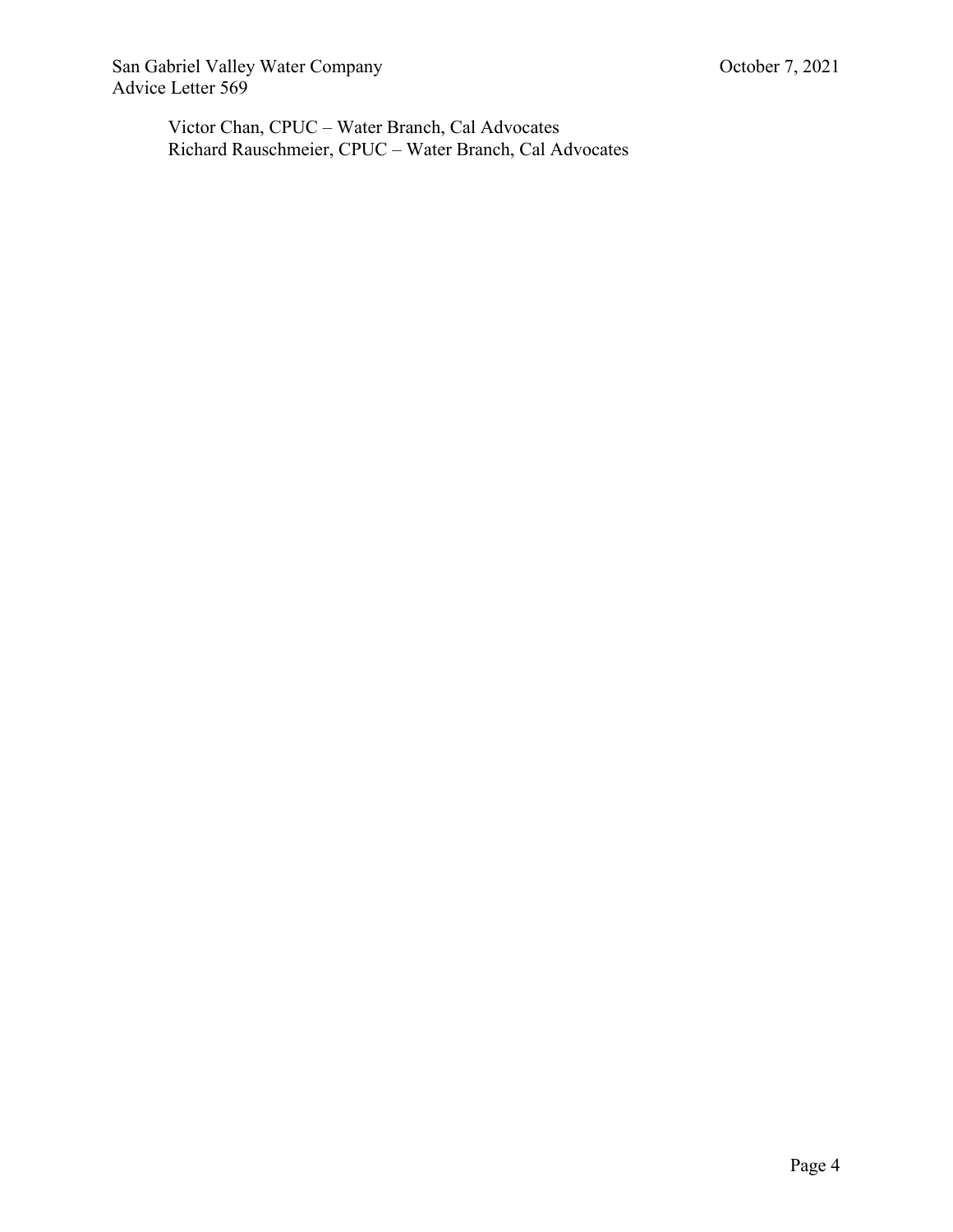## **VERIFICATION**

I am Vice President of Regulatory Affairs for, and an officer of, San Gabriel Valley Water Company ("SGVWC"), and I am authorized to make this verification on its behalf with respect to customer notification of **Advice Letter 569** for the Fontana Water Company Division. SGVWC intends to provide customer notification of **Advice Letter 569** to affected customers in the Fontana Water Company division by: (check all that apply)

□ Bill Insert

 $\boxtimes$  Bill Message

 $\Box$  Individual Notice by Mail

 $\Box$  Legal Notices Published in a Local Newspaper of General Circulation

 $\Box$  Other (explain)

SGVWC will include a bill message on each of its Fontana Water Company division customers' first bill generated after the rate change goes into effect to inform them of the rate change approved in **Advice Letter 569**. To the extent any additional rate changes are made effective by Tier 1 advice letter on the same date, the bill message will be revised accordingly. Additionally, a copy of this advice letter and the bill message is posted on the Company's website [www.fontanawater.com.](http://www.fontanawater.com/) The foregoing statement is true of my own knowledge.

I declare under penalty of perjury that the foregoing is true and correct.

Executed on this 7<sup>th</sup> day of October, 2021, in El Monte, California.

/s/ Joel M. Reiker

Joel M. Reiker Vice President of Regulatory Affairs San Gabriel Valley Water Company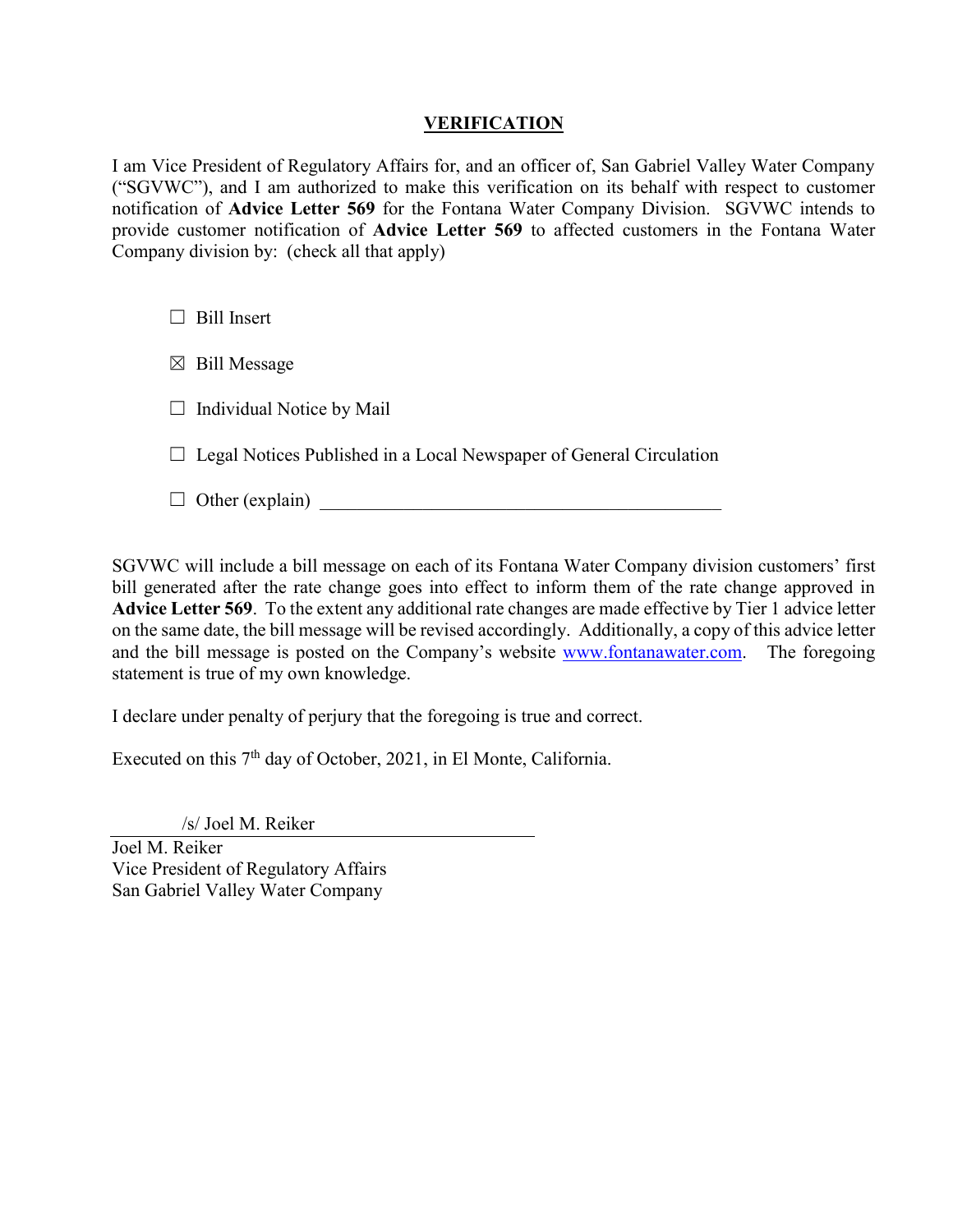# **Bill Message**

Fontana Water Company County Division

Effective Jan. 1, your bill includes an increase to offset higher purchased power costs as approved in Advice Letter 569. A typical residential customer will experience an increase of \$1.83 or 2.3%. If your bill covers a period before Jan. 1, it has been prorated. Learn more at [https://www.fontanawater.com/rates-regulatory/advice-letter-filings-with-cpuc/.](https://www.fontanawater.com/rates-regulatory/advice-letter-filings-with-cpuc/)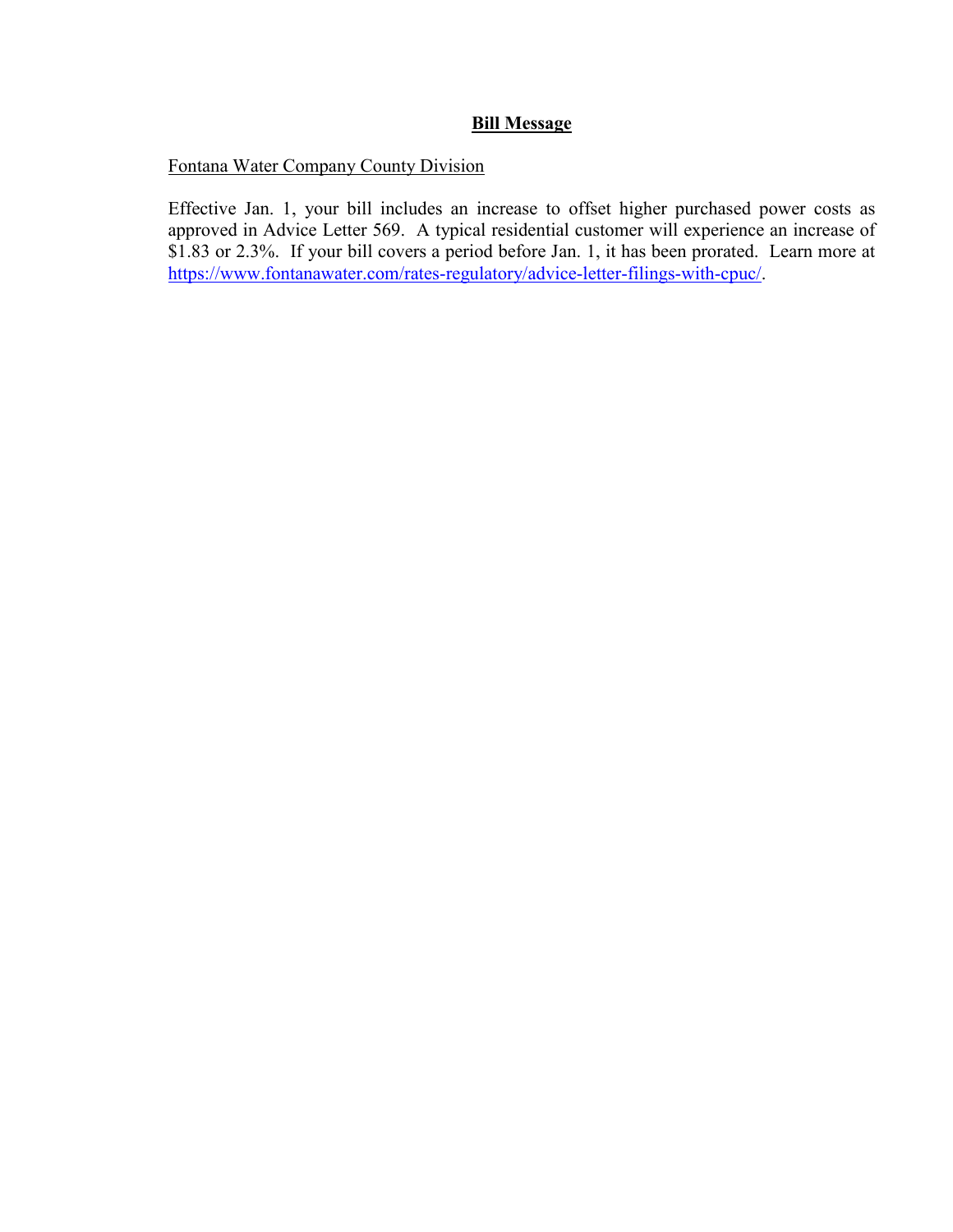| 11142 GARVEY AVENUE        |           | Revised | Cal. P.U.C. Sheet No. | 3156-W |
|----------------------------|-----------|---------|-----------------------|--------|
| EL MONTE, CALIFORNIA 91733 | ancelling | Revised | Cal. P.U.C. Sheet No. | 3133-W |

#### **SCHEDULE NO. FO-1** Fontana Water Company GENERAL METERED SERVICE

#### **APPLICABILITY**

Applicable to all metered water service, except for those Residential customers required to be served under Schedule FO-1C.

#### **TERRITORY**

Portions of Fontana, Rancho Cucamonga, Rialto, and vicinity, San Bernardino County.

#### **RATES**

Quantity Rates:

|--|--|--|--|

 Per Meter Per Month

| Service Charges: |  |
|------------------|--|
|                  |  |
|                  |  |
|                  |  |
|                  |  |
|                  |  |
|                  |  |
|                  |  |
|                  |  |
|                  |  |
|                  |  |
|                  |  |

*(continued)*

(To be inserted by utility)

*Issued by*

J. M. Reiker NAME

(To be inserted by Cal. P.U.C.)

Advice Letter No. \_\_\_\_\_ 569

Decision No.

Vice President of Regulatory Affairs TITLE

Effective

Date Filed

Resolution No.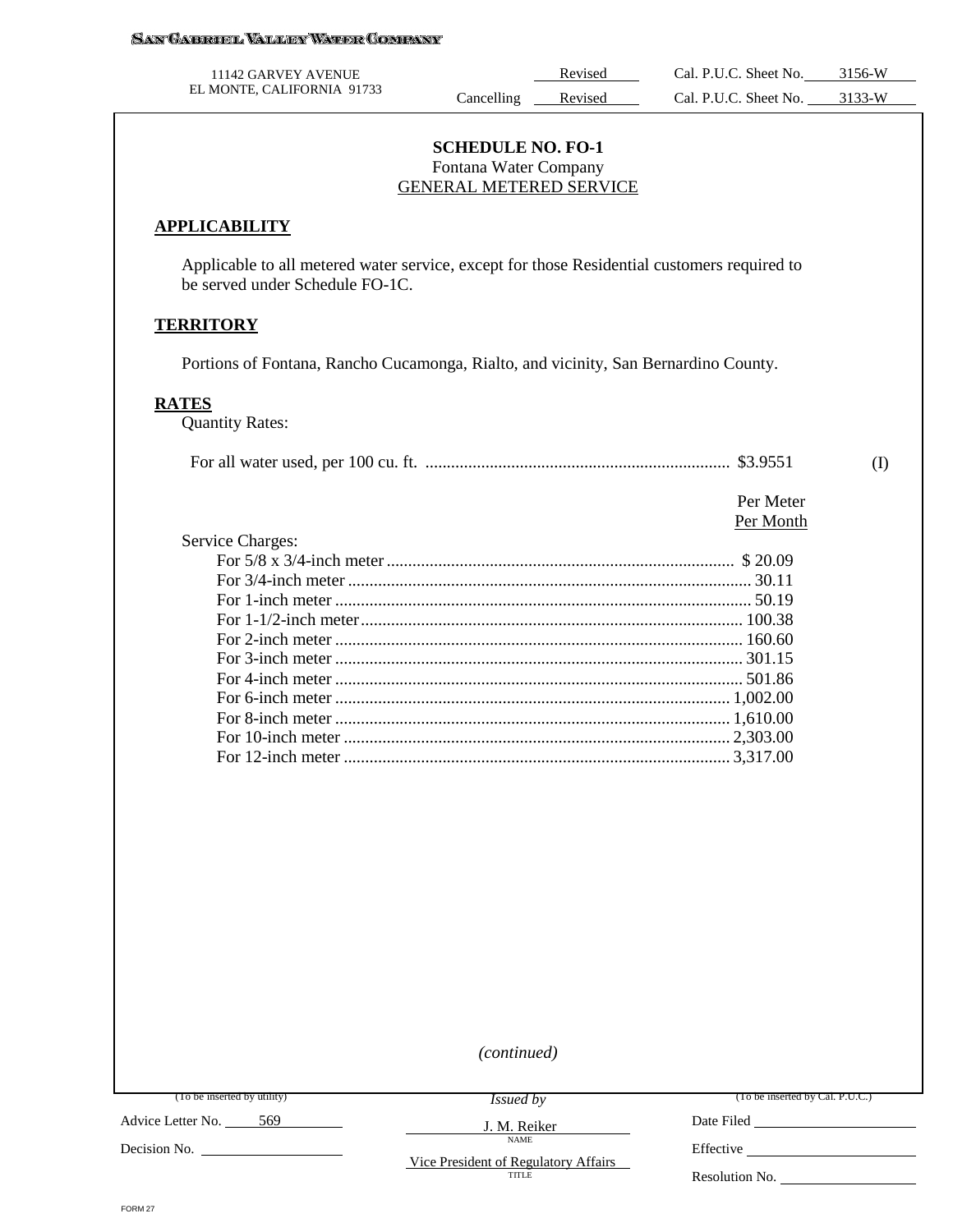#### **SAN GABRUEL VALLEY WATER CONTRANY**

11142 GARVEY AVENUE

#### **SCHEDULE NO. FO-1C** Fontana Water Company GENERAL METERED SERVICE - CONSERVATION RATES

### **APPLICABILITY**

Applicable to all metered Residential customers, excluding apartments, trailer parks, and any other facility in which Residential customers receive service through a master meter.

#### **TERRITORY**

Portions of Fontana, Rancho Cucamonga, Rialto, and vicinity, San Bernardino County.

#### **RATES**

Quantity Rates:

|  | (I)      |
|--|----------|
|  | $\rm(I)$ |

|                                 | Per Meter |
|---------------------------------|-----------|
| <b>Service Charges:</b>         | Per Month |
|                                 |           |
|                                 |           |
| For 1-inch meter $\ldots$ 50.19 |           |
|                                 |           |
|                                 |           |
|                                 |           |

#### **SPECIAL CONDITIONS**

1. All bills are subject to the reimbursement fee set forth on Schedule No. AA-UF.

2. All bills are subject to the applicable surcharges and surcredits set forth on Schedule No. FO-AS.

| (To be inserted by utility) | <i>Issued by</i>                                     | (To be inserted by Cal. P.U.C.) |
|-----------------------------|------------------------------------------------------|---------------------------------|
| Advice Letter No.<br>- 569  | J. M. Reiker                                         | Date Filed                      |
| Decision No.                | <b>NAME</b>                                          | Effective                       |
|                             | Vice President of Regulatory Affairs<br><b>TITLE</b> | Resolution No.                  |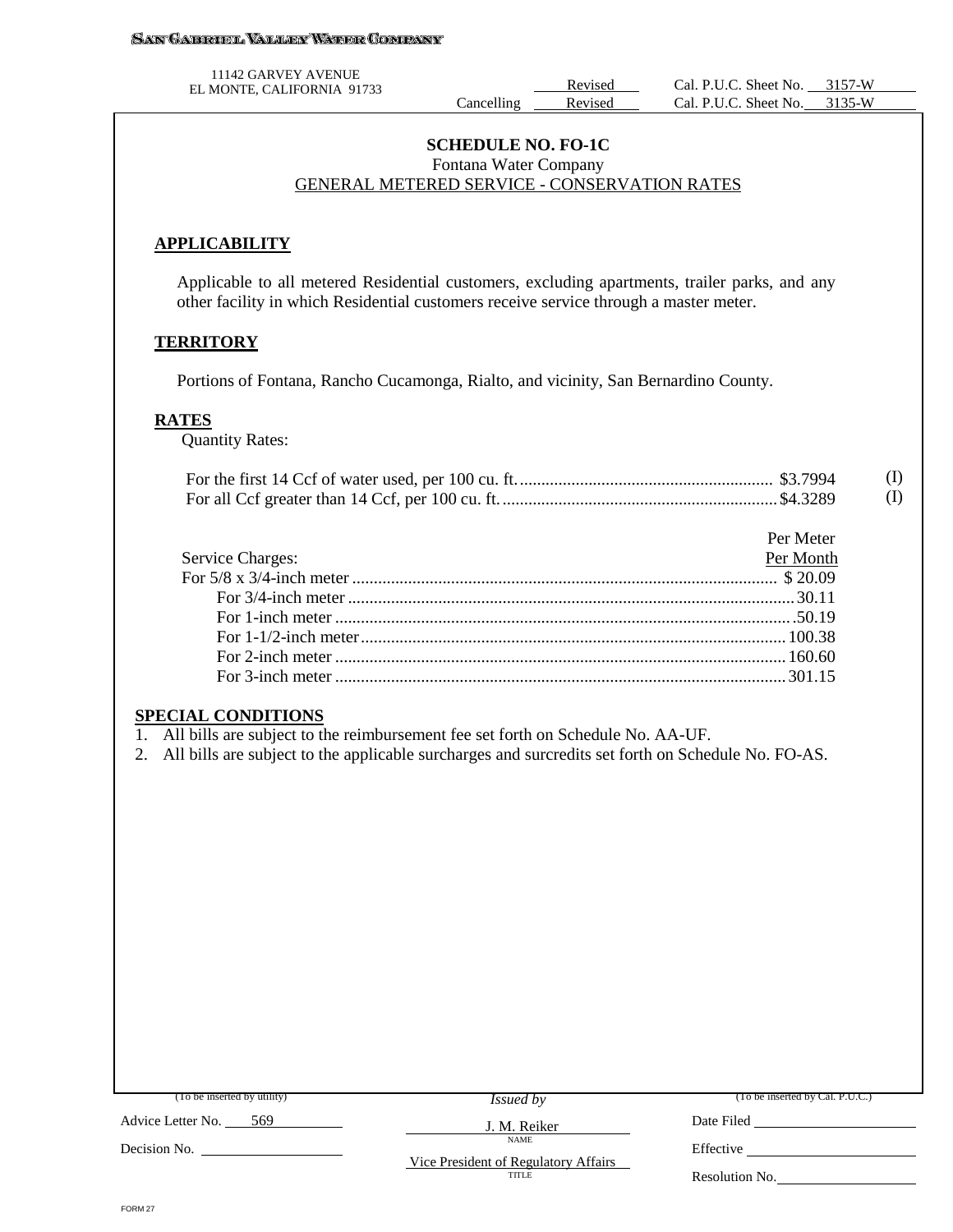#### SAN GABRUEL VALLEY WATER COMPANY

| 11142 GARVEY AVENUE        |           | Revised | Cal. P.U.C. Sheet No. | 3158-W              |
|----------------------------|-----------|---------|-----------------------|---------------------|
| EL MONTE, CALIFORNIA 91733 | ancelling | Revised | Cal. P.U.C. Sheet No. | 3137 <sub>-</sub> W |

### **SCHEDULE NO. FO-6** Fontana Water Company Tariff Area RECYCLED WATER METERED SERVICE

#### **APPLICABILITY**

Applicable to all recycled water metered service.

#### **TERRITORY**

Portions of Fontana, Rancho Cucamonga, Rialto, and vicinity, San Bernardino County.

#### **RATES**

Quantity Rates:

|                 | Per Meter |
|-----------------|-----------|
| Service Charge: | Per Month |
|                 |           |
|                 |           |
|                 |           |
|                 |           |
|                 |           |
|                 |           |
|                 |           |
|                 |           |
|                 |           |
|                 |           |
|                 |           |

*(continued)*

(To be inserted by utility)

 $\mathcal{L}_{\mathcal{A}}$ 

Advice Letter No. 569

Decision No.

*Issued by* J. M. Reiker

NAME Vice President of Regulatory Affairs (To be inserted by Cal. P.U.C.)

(I)

Date Filed **Date** Filed

Effective \_\_\_\_\_\_

Resolution No.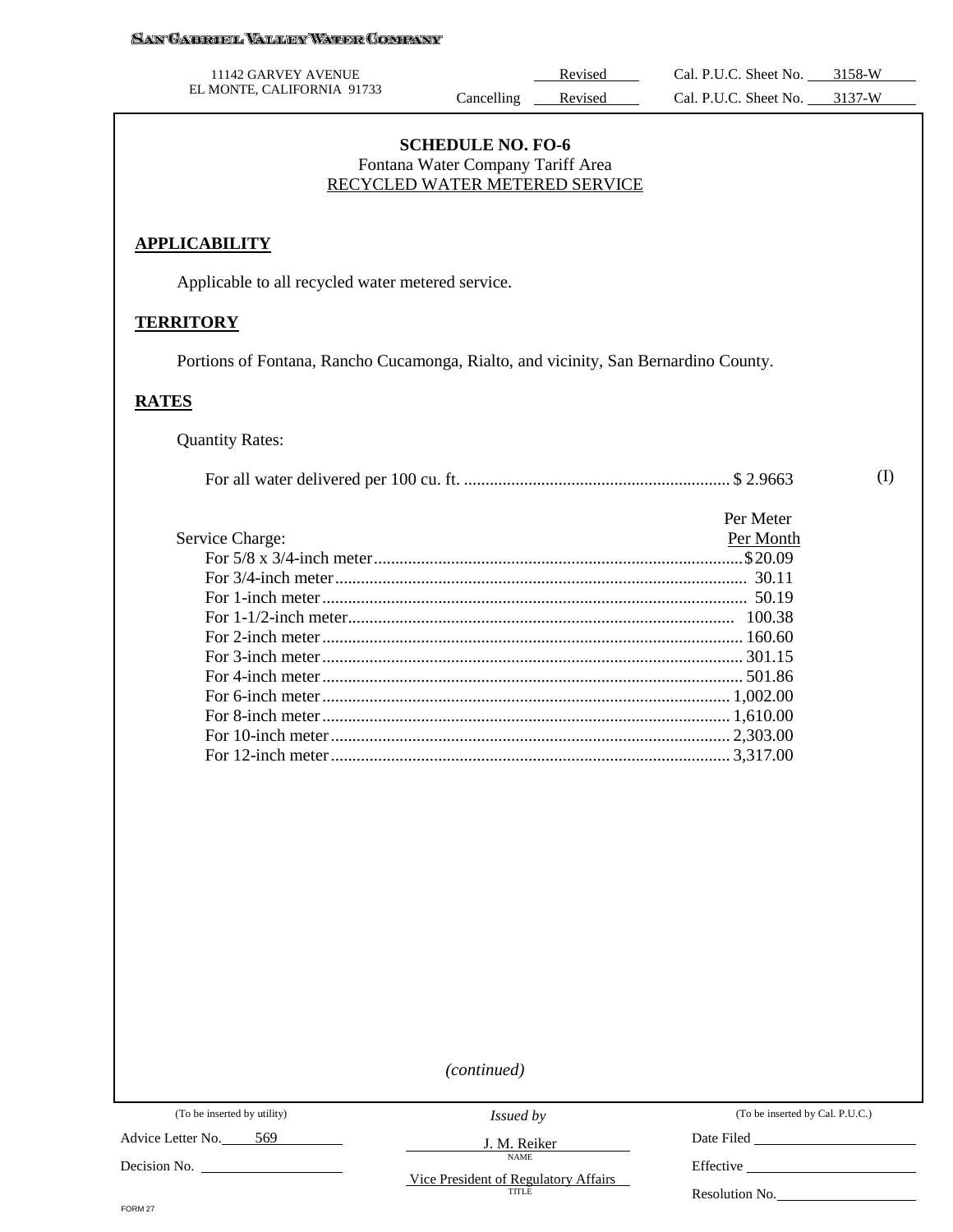#### SAN GABRIEL VALLEY WATER COMPANY

| 11142 GARVEY AVENUE        |           | Revised | Cal. P.U.C. Sheet No. | 3159.W |
|----------------------------|-----------|---------|-----------------------|--------|
| EL MONTE, CALIFORNIA 91733 | ancelling | Revised | Cal. P.U.C. Sheet No. | 3139.W |

#### **PRELIMINARY STATEMENT (Continued)**

#### **H2. Water Revenue Adjustment Mechanism (WRAM) Memorandum Account for the Fontana Water Company Division**

- 1. Purpose: The purpose of this memorandum account is to track the Quantity Rate revenues collected under Schedule FO-1C tiered rates against the revenues that would have been collected under a single block Quantity Rate.
- 2. The following entries will be made monthly to the WRAM memorandum Account in the Fontana Water Company division:
	- a. The recorded revenues collected through the tiered Quantity Rate under Schedule No. FO-1C (debit).
	- b. The calculated revenues that would have been collected under a single block Quantity Rate for the same water usage as in 2a above (credit).
	- c. The CPUC-adopted Quantity Rates (\$/Ccf) to be used in calculating the revenues for 2a and 2b above are as follows:

| <b>Effective Date</b> | Single Block Rate | $0-16$ Ccf/mo.<br>Tier 1 Rate | Over 16 Ccf/mo.<br>Tier 2 Rate |     |
|-----------------------|-------------------|-------------------------------|--------------------------------|-----|
| July 1, 2020          | \$3.3917          | \$3.2309                      | \$3.7065                       | (D) |
|                       |                   | $0-14$ Ccf/mo.                | Over 14 Ccf/mo.                |     |
| July 1, 2020          | \$3.4560          | \$3.3100                      | \$3.8065                       |     |
| July 1, 2020          | \$3.4331          | \$3.2881                      | \$3.7813                       |     |
| August 19, 2020       | \$3.5200          | \$3.3750                      | \$3.8682                       |     |
| January 1, 2021       | \$3.5705          | \$3.4255                      | \$3.9187                       |     |
| July 1, 2021          | \$3.8330          | \$3.6773                      | \$4.2068                       |     |
| January 1, 2022       | \$3.9551          | \$3.7994                      | \$4.3289                       | (I) |

- d. Franchise fees and uncollectible account expense, based on the net of 2a and 2b above, and the CPUC-adopted rates for franchise fees and uncollectible expenses.
- e. Monthly interest calculated at 1/12 of the most recent month's interest rate on Commercial Paper (prime, 3-month), published in the Federal Reserve Statistical Release, H.15 (http://www/federalreserve.gov/releases/H15/data/m/cp3m.txt), or its successor publication.
- 3. The balance in the memorandum account shall be amortized by a Tier 1 advice letter whenever the balance exceeds 2% of the authorized revenue requirement for the preceding calendar year. If the balance is below 2%, San Gabriel shall propose its amortization in a general rate case.
- 4. The memorandum account will terminate when so ordered in a CPUC general rate case decision, at which time any remaining debit (undercollection) or credit (overcollection) balance will be amortized through a rate surcharge or surcredit.

*Authorization: Established pursuant to D.10-04-031, Ordering Paragraph 4; and Advice Letter 385* 

| (To be inserted by utility) | <i>Issued by</i>                              | (To be inserted by Cal. P.U.C.) |
|-----------------------------|-----------------------------------------------|---------------------------------|
| 569<br>Advice Letter No.    | J. M. Reiker                                  | Date Filed                      |
| Decision No.                | <b>NAME</b>                                   | Effective                       |
|                             | Vice President of Regulatory Affairs<br>TITLE | Resolution No.                  |
| FORM 27                     |                                               |                                 |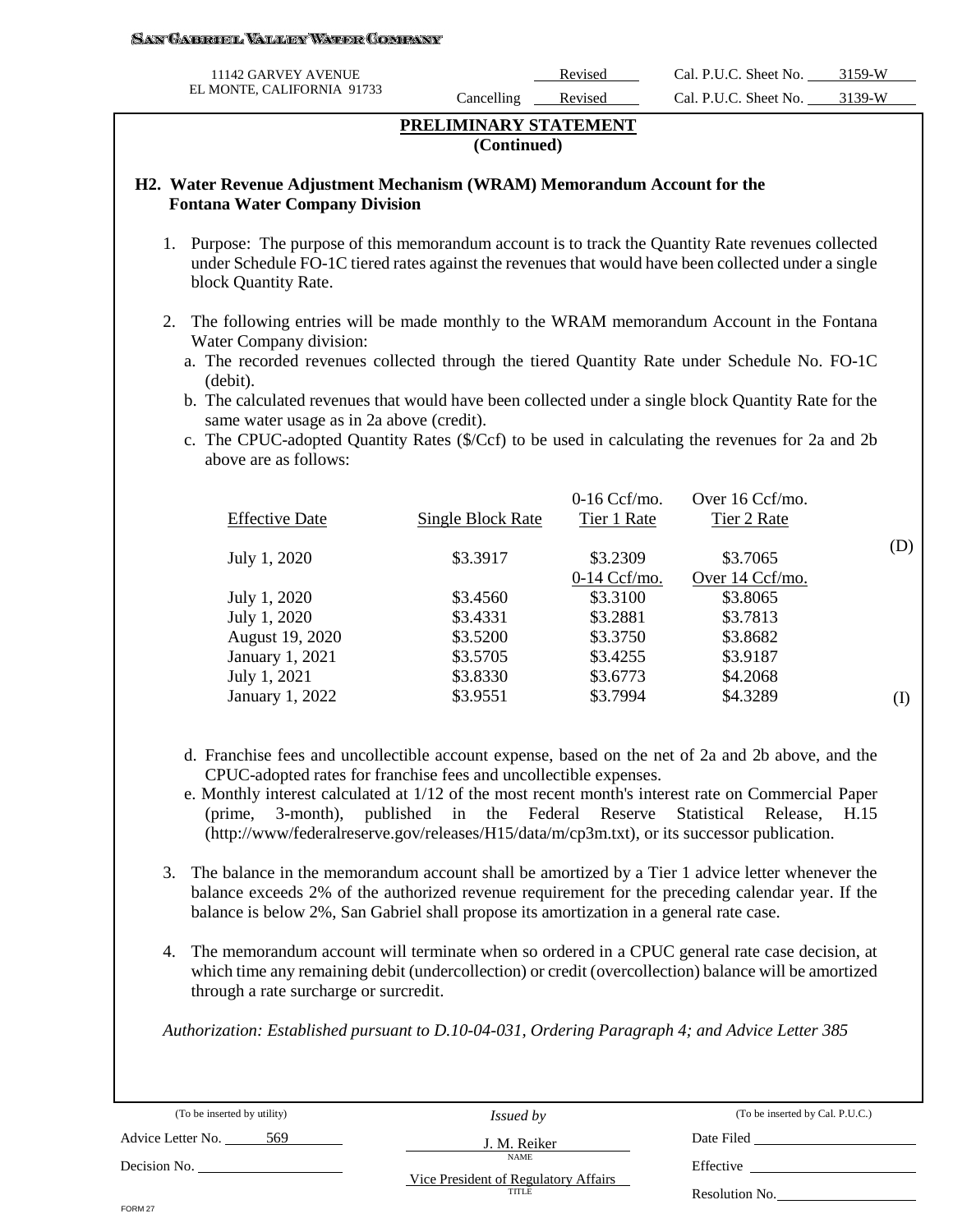#### **SAN GABRIEL VALLEY WATER COMPANY**

11142 GARVEY AVENUE EL MONTE, CALIFORNIA 91733

Revised Cal. P.U.C. Sheet No. 3160-W Cancelling Revised Cal. P.U.C. Sheet No. 3155-W

#### TABLE OF CONTENTS

The following listed tariff sheets contain all effective rates and rules affecting the rates and services of the utility, together with information relating thereto:

| <b>Subject Matter of Sheet</b><br><b>Title Page</b><br><b>Table of Contents</b><br><b>Preliminary Statement</b>                                                |                                                      | C.P.U.C.<br>Sheet No.<br>1559-W<br>3160-W, 3154-W<br>3026-W, 2935-W,<br>2936-W, 3148-W<br>634-W, 390-W, 2878-W, 2879-W, 3141-W, 3142-W,<br>3153-W, 3159-W, 2782-W, 2783-W, 2395-W,<br>2880-W, 2744-W, 2749-W, 3081-W, 2401-W,<br>2715-W to 2718-W, 3082-W, 3083-W, 2986-W,<br>2984-W, | (T)<br>(T)        |
|----------------------------------------------------------------------------------------------------------------------------------------------------------------|------------------------------------------------------|---------------------------------------------------------------------------------------------------------------------------------------------------------------------------------------------------------------------------------------------------------------------------------------|-------------------|
|                                                                                                                                                                |                                                      | 3055-W, 3011-W, 2412-W, 2668-W                                                                                                                                                                                                                                                        |                   |
| Service Area Maps:<br>Fontana Water Company                                                                                                                    |                                                      | 1533-W                                                                                                                                                                                                                                                                                |                   |
| Los Angeles County Division<br>Service Area - East Portion<br><b>South Portion</b><br>$\equiv$<br>- West Portion<br>Area Maps of Less Than 40 p.s.i.g.         |                                                      | 1183-W<br>869-W<br>2690-W<br>871-W<br>691-W to 697-W                                                                                                                                                                                                                                  |                   |
| <b>Rate Schedules</b><br>All Tariff Areas<br>Surcharge to Fund Public Utilities<br><b>Commission Reimbursement Fee</b>                                         | <b>Schedule</b><br><b>Number</b><br>AA-UF            | 3058-W                                                                                                                                                                                                                                                                                |                   |
| Stages Water Shortage Surcharges and Penalties 14.1                                                                                                            |                                                      | 2580-W, 2482-W to 2484-W, 2581-W                                                                                                                                                                                                                                                      |                   |
| Fontana Water Company<br>General Metered Service - General<br>General Metered Service - Conservation<br>Private Fire Service<br>Recycled Water Metered Service | $FO-1$<br>$FO-1C$<br>$FO-4$<br>$FO-6$                | 3156-W, 3134-W<br>3157-W<br>3136-W, 1087-W, 1476-W<br>3158-W, 3138-W                                                                                                                                                                                                                  | (T)<br>(T)<br>(T) |
| <b>Construction Service</b><br>California Alternative Rates For Water<br><b>Additional Surcharges/Surcredits</b><br><b>Facilities Fees</b>                     | $FO-9$<br><b>FO-CARW</b><br>FO-AS<br>FO-FF           | 2707-W, 2708-W<br>3116-W, 3076-W<br>3077-W<br>3078-W, 1876-W                                                                                                                                                                                                                          |                   |
|                                                                                                                                                                | (continued)                                          |                                                                                                                                                                                                                                                                                       |                   |
| (To be inserted by utility)                                                                                                                                    | Issued by                                            | (To be inserted by Cal. P.U.C.)                                                                                                                                                                                                                                                       |                   |
| Advice Letter No. 569                                                                                                                                          | J. M. Reiker                                         | Date Filed <b>National Property National Property National Property N</b>                                                                                                                                                                                                             |                   |
| Decision No. 1998.                                                                                                                                             | <b>NAME</b>                                          |                                                                                                                                                                                                                                                                                       |                   |
|                                                                                                                                                                | Vice President of Regulatory Affairs<br><b>TITLE</b> | Resolution No.                                                                                                                                                                                                                                                                        |                   |

FORM 27